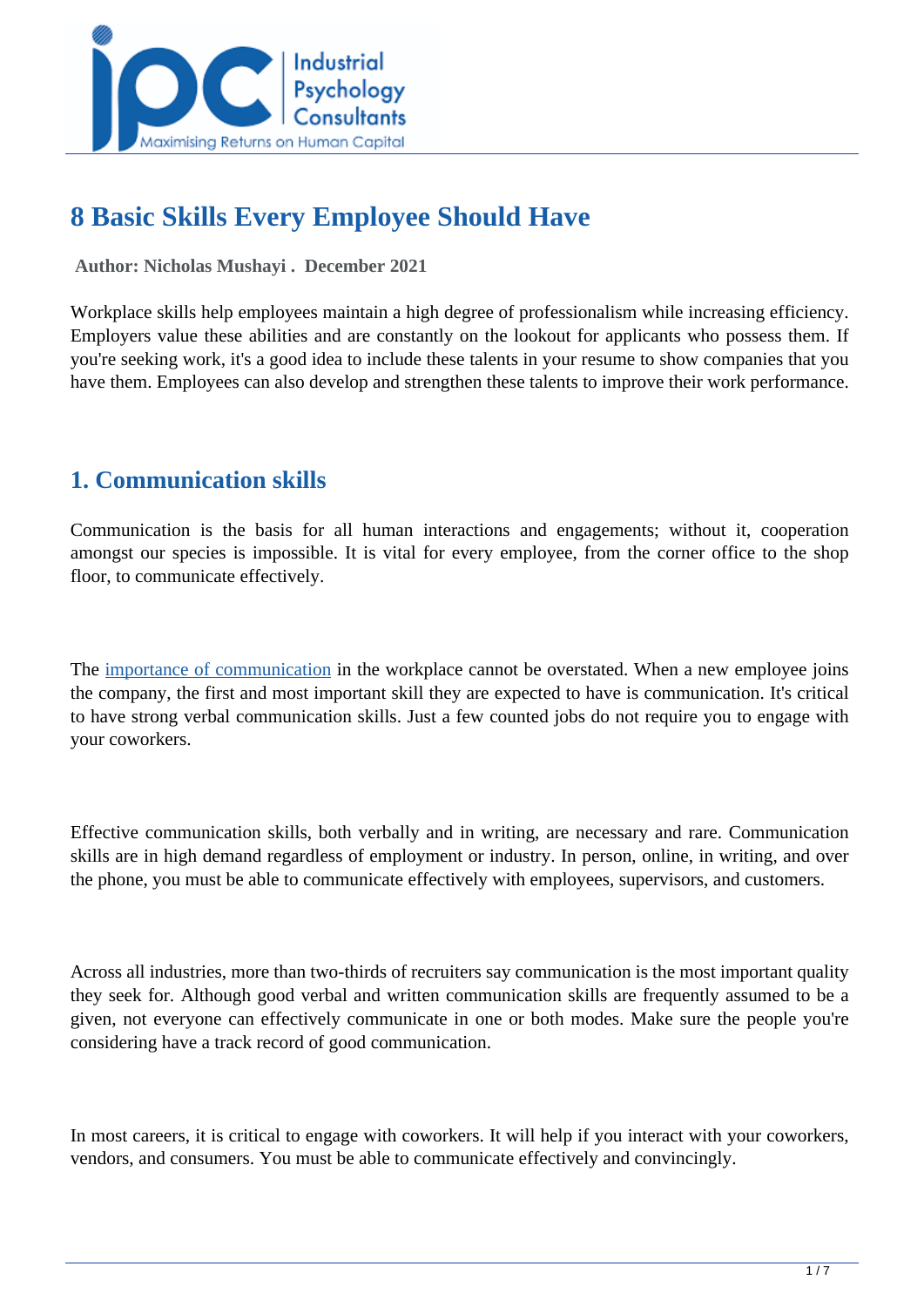

[You can download the [whitepaper\]](../whitepapers/8-basic-skills-every-employee-should-have)

The truth is that you'll need to use your communication abilities to market your concept, strategy, or items to people at some point in your career. Many scenarios require communication abilities, such as giving team presentations, making significant contributions during interactions, or creating business proposals. To provide accurate information to clients via whatever channel, you must also have excellent communication abilities.

It's not only about talking and writing in verbal and written communication; the most crucial component is that others understand what you're trying to say. To be productive and efficient in today's everchanging and dynamic workforce, which involves advanced communication and language skills, you'll need to improve your persuasion, teamwork, and adaptation skills.

Even though this is the most sought ability for every firm, according to some surveys, only 30% of companies have been working on improving communication in this area.

#### **2. Teamwork and ability to cooperate**

In his book Sapiens, Professor Yuval Noah Harari credited our supremacy as a species to our ability to cooperate effectively and in large numbers. He explained how we create myths like nations, companies, associations, etc., that allow us to collaborate effectively. Organisations cannot succeed without effective teamwork; hence, employees must work well with others.

Teamwork is a workplace talent that contributes to an organization's overall success. Working as a team improves the execution of plans and objectives. Paying attention to your team members' contributions, accepting other employees' suggestions, and sharing responsibility are all examples of teamwork skills.

The capacity to operate as part of a team and cultivate professional relationships to reach a common goal is valuable to any firm.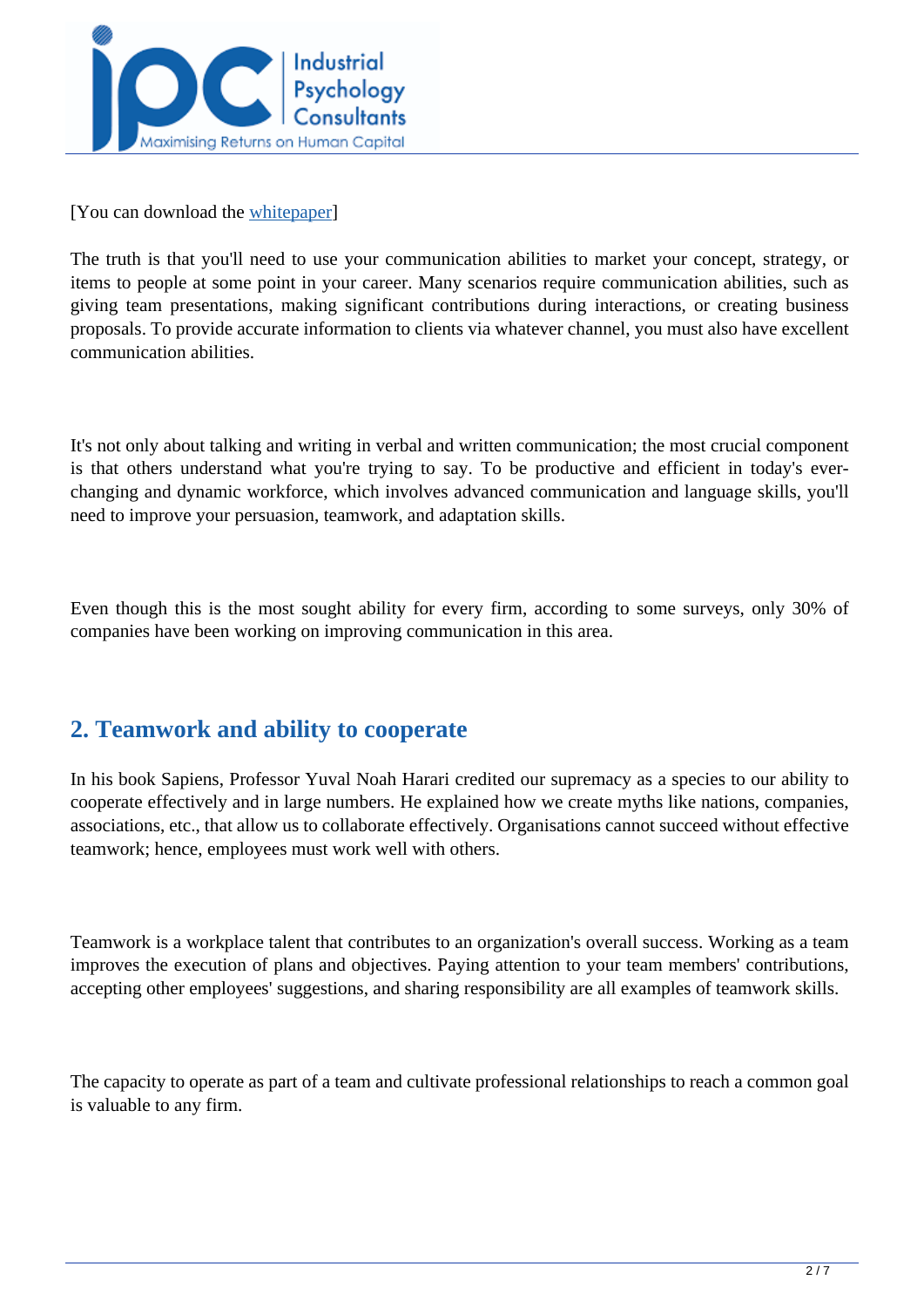

Most businesses nowadays require employees to operate in groups or teams. You may have observed that teamwork was emphasized during the interview and while checking references. Employers prefer to hire team players who cooperate and collaborate well with others. Employees who are tough to work with are not desired. When you're interviewing, make sure to give examples of how you've performed well in a group setting. Your level of teamwork reflects your capacity to work well with a diverse group of people.

According to a Queens University survey, over three-quarters of employers regarded teamwork and collaboration as "extremely important." Every employee you hire should work in a group with confidence and effectiveness. Even though they may not have to work on a team all of the time, the ability to cooperate with others is a vital trait to look for when evaluating prospects.

Employees must collaborate to succeed in their initiatives - they must share responsibilities and bring up their suggestions where they believe change is required. These suggestions should be aggressively promoted for the benefit of the corporation and the advancement of the individuals.

#### **3. Time management skills**

One of the most critical skills for any employee is time management. In any business, time management is critical. When you're given an assignment, you're given a deadline.

In today's modern corporations, an employee's performance is also influenced by their ability to manage time.

To maintain workplace efficiency and organization, you must be aware of the time allotted for projects and tasks to meet deadlines. When you properly manage your time, you provide high-quality work on schedule, increase your productivity, and free up even more time for leisure and fun.

The above-mentioned employment skills or characteristics are prospective employee skills. You may feel comfortable that you will obtain the finest results if you hire personnel based on these characteristics. The company will progress, and the employee's performance will increase. For both the employee and the firm, this is a win-win situation.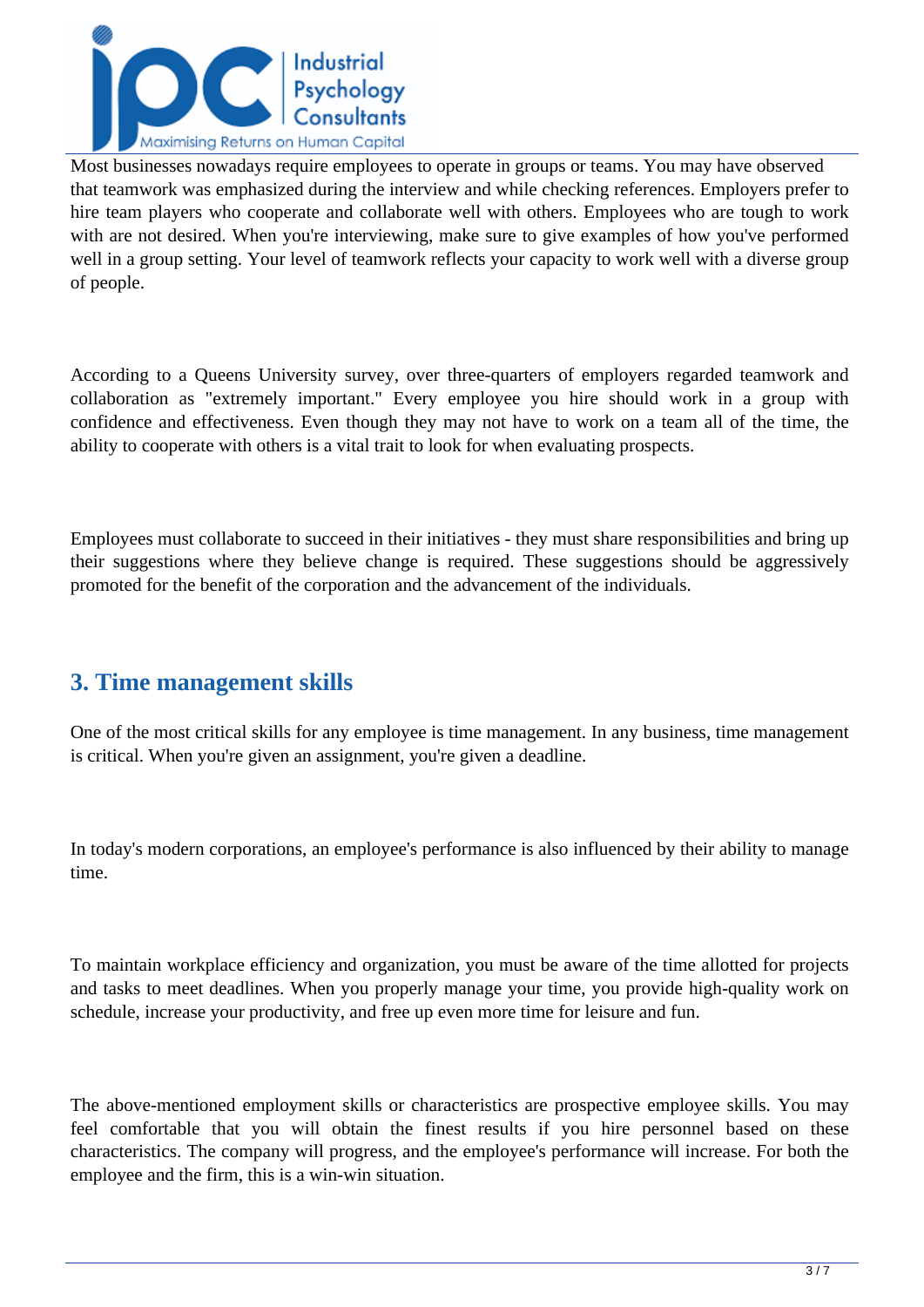

Time management skills will become increasingly important as the economy becomes more remote and employees want more flexible work arrangements. As the workforce becomes more agile in the future, employees, particularly managers, will need to pivot between activities and responsibilities quickly.

When hiring, look for applicants who can effectively manage their time, prioritise projects, and adhere to deadlines.

Candidates that possess the majority—if not all—of these abilities should be hired to help your organisation achieve its goals and objectives.

# **4. Agility, adaptability, and flexibility**

While some careers provide a lot of variation, others are more predictable. However, even personnel in normal professions need to react when things do not go as planned rapidly.

Every business or workplace evolves with time. This is necessary to keep up with the competition. Employees are the ones who are most affected when a company changes; therefore, one should mentally prepare to accept the changes.

Keep in mind that all changes are for the better, and there's a strong chance you'll be able to perform better in the current situation than in the previous one. The good and skilled staff will adjust to the changing environment quickly.

Skilled personnel is those that can accept difficulties and changes in a short amount of time, as well as adjust to changing priorities and workload.

To succeed in any workplace, you must be adaptable. To adapt to new ideas, approaches, and responsibilities, you must drive self-development and growth as an employee. You can readily adjust to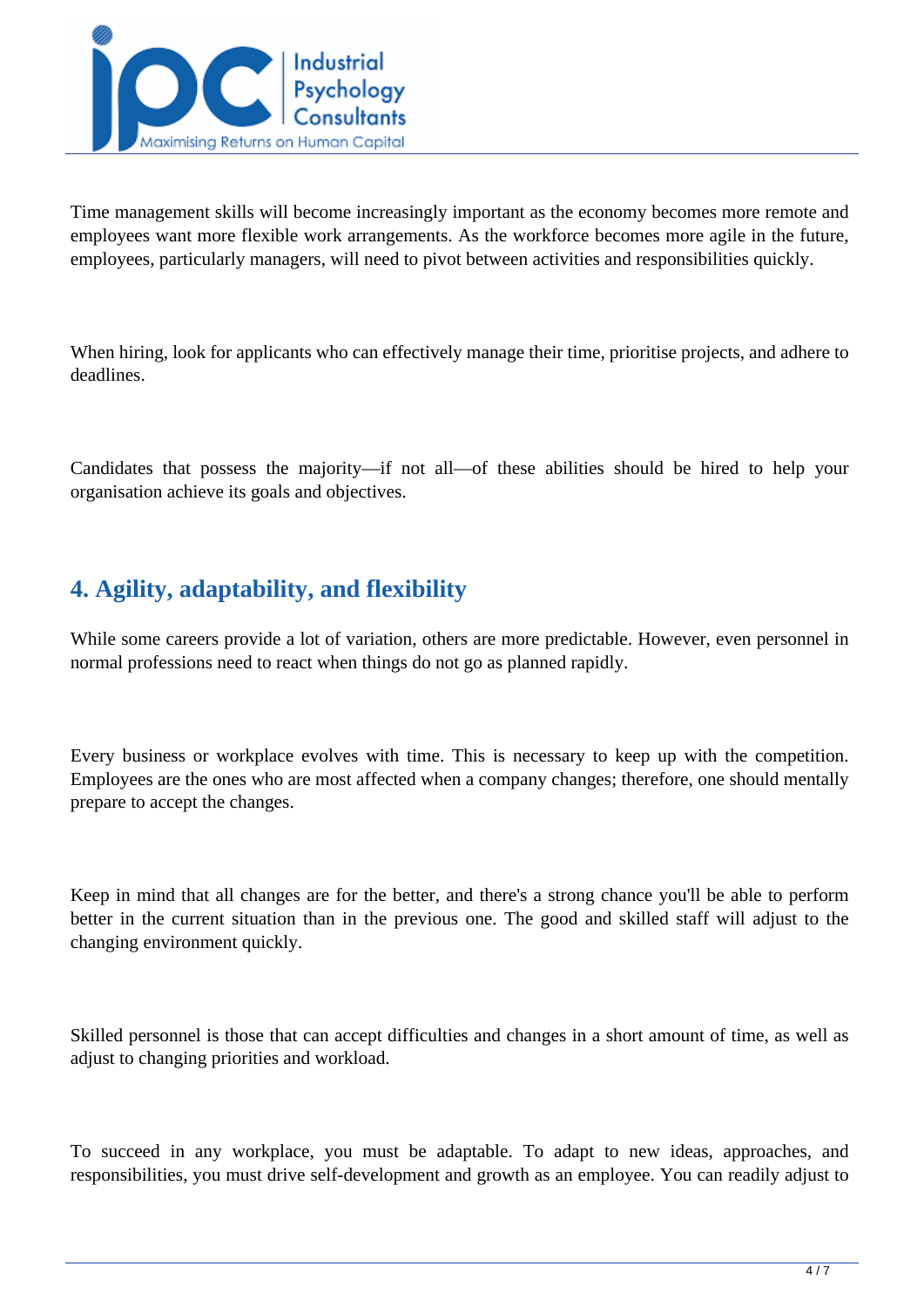

changes in the workplace if you have flexibility as a skill. You should also be able to work well with various teams and adapt to varied workplace cultures.

### **5. Problem-Solving Skills**

Employees must be capable of independent critical thinking, reasoning, and problem-solving.

Every company is on the lookout for problem-solving abilities in new hires. Demonstrating these abilities reassures them that you can handle circumstances on your own. To develop appropriate solutions, you must assess difficulties and identify the fundamental source of any problem. These abilities also enable you to find long-term solutions in a short amount of time, which is critical in today's business.

Critical thinking – the kind that allows employees to spot issues or opportunities and then seek creative solutions – goes hand in hand with enthusiasm to learn. Employees should be able to solve small problems independently and know how to do online or offline research to find viable answers. They should, ideally, have a "wide picture" perspective that analyses issues not only inside their department but also as they pertain to group projects or broader company goals.

# **6. Digital and technical skills**

Every workplace's everyday operations rely heavily on technical skills. These abilities vary greatly depending on the profession and industry, although they can be transferred in some situations. Understanding data analytics, for example, is a technical talent that may be used in a variety of occupations.

Technical skills are abilities that can be measured and are particular to a job or industry. For example, a surgical procedure on a patient is a specialised skill that well-trained medical specialists can successfully perform. Roles in the scientific, mechanical, medical, creative, and IT fields frequently necessitate a high level of technical expertise.

Practically, having at least some computer abilities is a requirement in every career. Most employment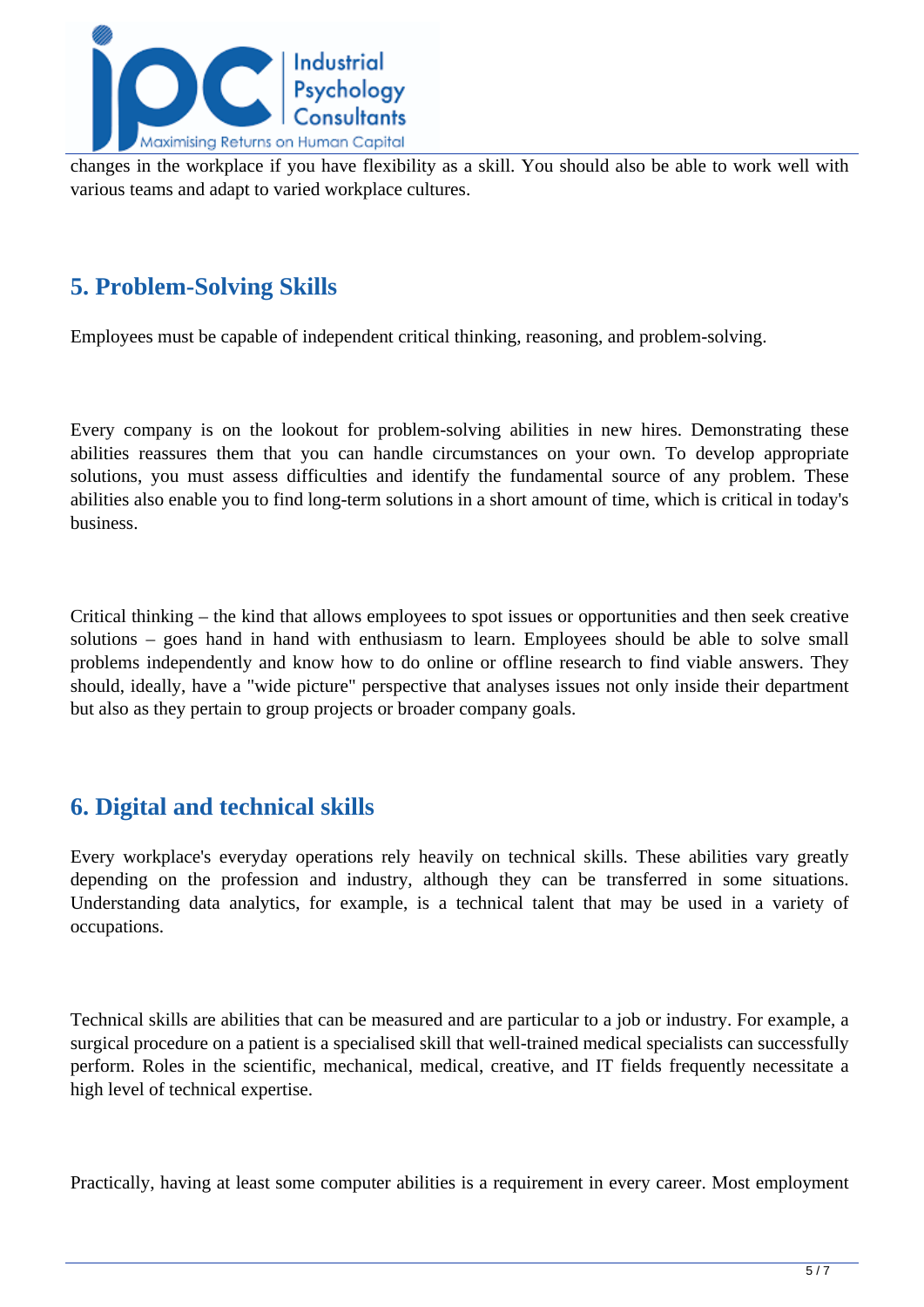

now demands computer literacy, whether in Word, Excel, or more specialised applications. If a corporation uses specific software, such as content management systems (CMSs) or specific data input tools, you'll undoubtedly be taught how to use it. If you do not have expertise with all of the software packages mentioned in the job ad, it would be beneficial to show that you can rapidly learn new software.

If you work in a job that requires communication, you'll almost certainly need to improve your social media skills. But it's not only about learning how to use the platforms. Employers may require you to demonstrate that you are a "superuser" of a specific social media outlet. Therefore you should know how to utilise them efficiently. Learning how to communicate your message on social media might help you stand out as a candidate.

# **7. Self-motivated individuals**

Working at a corporation is a difficult job. To get things done in the corporate world, you must be selfmotivated. Rather than waiting for your employers to instruct you to do something, you must take the initiative and get things done.

Companies require individuals who can take the initiative and follow through to complete tasks. They should be highly motivated and have a clear understanding of their obligations. According to studies, only a tiny percentage of persons lack these abilities.

When you first start working for a company, you are expected to complete your assigned tasks daily. Managers cannot spend all of their time behind you, checking whether you are working or not.

They want you to be self-motivated and use all of your knowledge and talents to prioritise the assignments. You'll also need to develop better approaches to execute the projects.

Taking up responsibilities on your own and completing the allotted work on time is the best method to become self-motivated.